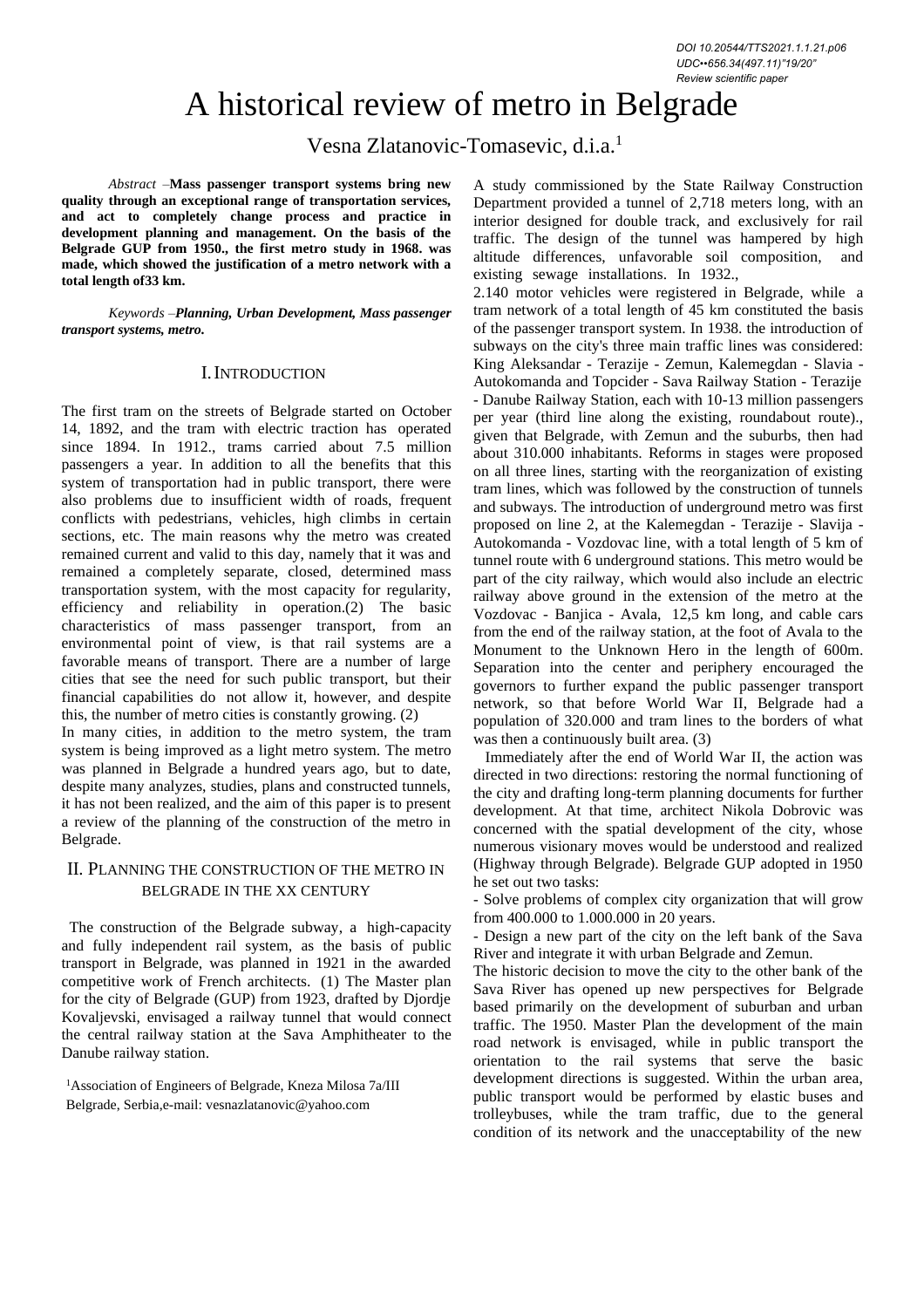conditions, would be left until it was finally replaced by new modes of transport.

On the basis of the GUP from 1950., the first metro study in 1968 was conducted, led by dr. eng. Savo Janjic and in which the first comprehensive metro concept was proposed, which envisaged three lines with a total length of approximately 33 km, which would connect 35 stations with three diametral lines, which disconnect the city tissue from the center. The envisaged lines A and B followed the busiest traffic routes, and the C line was intended as a shorter transverse connection between the two lines with the construction of which would begin upon completion of the first two lines and then proceed to the densely populated residential areas of Banovo brdo and Karaburma. Line B is intended to be the location code for the new main passenger train station (later moved to Prokop at Autokomanda). The distances between the stations are projected at 600–800 m in the center and 1000–1.300 m towards the periphery. (8)

When many of the GUP's forecasts of 1950 have already been overcome, there was a need to develop a new General Urban Plan for Belgrade in 1972. and about 2.000.000 inhabitants of the city, which imposes the need to build over 4.000.000 m2 of new living space on the free and slightly constructed terrain of Belgrade's development directions towards Batajnica, Vinca and Zeleznik. According to the GUP concept of 1972., the performance of commercial and public activities is realized through a system of general and specialized centers, with a special place for the main city center, the Kalemegdan-Slavia move with the most attractive public facilities and tertiary activities. The starting point for the 2.000.000 residents in Belgrade in public transport is a two-line metro. With the adoption of the GUP in 1972., a decision was made to develop a study on the development of public transport in Belgrade with the metro as the main means of fast and mass transportation of people in the city, with answers to be given regarding the choice of system, technology and economy, the final routes and locations of subway stations as well as other elements. On September 20, 1972., the President of the City Assembly, Branko Pesic, signed with the Institute for Construction and Reconstruction of the City of Belgrade an agreement on the establishment of the Metro and Underground Works Division at the Institute, headed by architect Branislav Jovin. The GUP of 1972. envisaged the formation of a network of city centers in Belgrade: central zones (main center), secondary city centers, district centers and community centers. For the metro system, the backbones on the Batajnica - Vinca and Petlovo brdo - Karaburma routes are planned, with a total length of 50 km. 500 km of the bus network were planned, as well as the reconstruction of the tram network in order to serve until 2000. In 1973., an agreement was made with the Urban Planning Authority to develop the necessary urban studies and an investment program for the railway junction in Prokop was adopted, and work began at the Urban Planning Institute on the Belgrade Stage Development Plan to 1985. (1)

The regulation plan for the central zone of Belgrade, with the first phase of the Belgrade Metro, was adopted in 1976. (A study on the technical and economic suitability of express public transport in Belgrade was adopted in 1977.). (6) More than 100 leading engineers worked at the study. (Fig 1) The study elaborated on a number of possible solutions and as (urban and economically) most favorable highlighted the variant with five independent metro lines (I metro stages.GM) and four independent regional metro lines (RM), published in 1975. the document "Planning postulates for the year 2000".



Fig 1. Study on the technical and economic suitability of high-speed public urban transport in Belgrade- associates in the study (1976.- 1981.)

The proposed network of capacity systems in the continuously built area of Belgrade (up to 10km from the city center by City metro-GM) supports the distribution metro line with forked lines, which function together with interconnecting lines as a complete network system. Three points of intersection (two with regional subways) are formed in the very core of Belgrade, in order to enable fast and efficient transfer of passengers while creating the basis for the formation of a large pedestrian zone (Knez Mihailova Square, Republic Square, Terazije, Slavia). The Regional Metro Network (RM) serves development in the wider Belgrade area. It consists of two routes of general orientation East-West and North-South. With the existence of the Republic Square and the Faculty of Economics connected to the metro stations, a basic triangle is formed in the central core of Belgrade. The urban metro passenger network is provided at 7 more peripheral points. In this way, the more remote parts of the city are served quickly and efficiently, and at the same time, it creates a traffic base for the regional development of individual settlements in the wider area of Greater Belgrade (Pancevo, Indjija, Barajevo, Obrenovac, Lazarevac, etc.). The capacity is estimated at 40,000 passengers per hour in one direction. The vehicles would depart in 2-4 minutes, with a station spacing of up to 800 meters and an exploited speed of between 30-40 km / h. (GM) Regional Metro (RM) would have a station spacing of up to 2 km and develop speeds of up to 80 km / h (Fig. 2,3).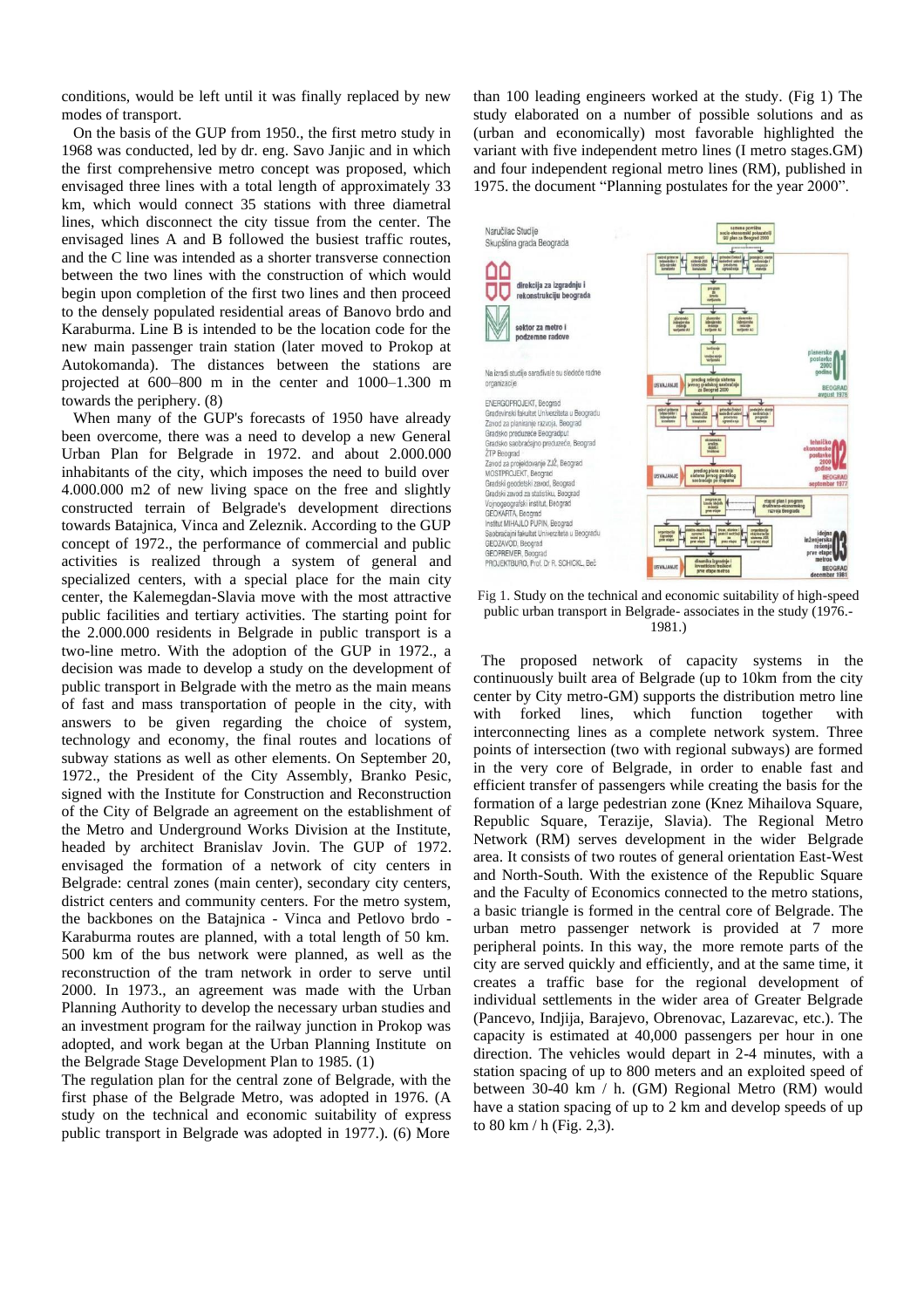

Fig. 2 The first stages of the M1 subway from Mercator to the Vukov monument

predinvestira u tehničku bazu i nabavlja<br>više od polovine ukupno potrebnih voznih<br>sredstava. U periodu izgradnje od pete do

ne obim godišnjih invest<br>an (4 mird. din./1982 rećan (4<br>. 115 mil.

#### DINAMIKA LILAGANJA **INVESTICIONIH SREDSTAVA**

namički plan ulaganja investicija<br>na osnovu dinamike izgradnje i p<br>na radova. Pritom je bitno ukaz<br>oduzavisnost ovih planova, promi<br>amičkom planu gradenja direktni<br>dinamički plan ulaganja i ot<br>u Euro po zvaničnoi stoni kon vaničnoj stopi ko erzije

tro deonic ra, tj. u trećoj i četvrtoj go se tada

za prvu e metro ob tru grada i p

sedme goo

sledeća etapa razvoja im Inje i zahteva ne godišnjih aganja od 2,5-3,0 mlrd. din./1982 god. (tj.<br>I-90 mll. Eu/2005 god.) obezbedio godiš<br>e povećanje metro mreže od 2,5 do 3,0<br>n. uz visok priraštaj direktnih i indirektnih

 $13$ 

treba ukazati da su ukupna sredizgradnju prve etape metroa<br>o manja u odnosu na automo-<br>utrašnji Magistralni Poluprsten<br>klamiran od strane gradskih istraini Poluprsten<br>d strane gradskih<br>mo da problem sao-UMP reklamiran or<br>Pritom je sigu nika Pri praćaja u Beogradu tako neće biti trajno ešen a ce a cena je, pored ostalog, i potr<br>nje dragocenih prostora u Topčio





The proposed solution would reduce the volume of surface traffic, air pollution and communal noise, increase the accessibility of attractive contents in the central zone, equalize the differences between individual dwellings, enable the revitalization and reconstruction, increase pedestrian spaces, and enable the dedication of surfaces to more attractive, economically more favorable and / or humane purposes. The study states that the proposed system is an essential prerequisite for the achievement of the objectives of the 1972. General Plan, noting that if radical measures are not taken in the public transport system, Belgrade's urban, functional and economic development will be endangered, while the spatial and environmental consequences of traffic dehumanize urban spaces and devalue the urban lifestyle. Urban and technical documentation at the level of conceptual designs as well as the financing structure for approaching the decision to build the First phase of the metro was done in 1981. The dynamic investment plan of the investment is made on the basis of the dynamics of construction and estimate of works, which requires the highest concentration of funds in the third and fourth year since then the most complex facilities are being worked, pre-invests in the technical base and procures more than half of the total required vehicles, and from fifth to fifth

the seventh year, the volume of annual investments is somewhat increased with further decrease in the final stage of construction. (6)

The new GUP of Belgrade shortens the line of the first subway stage in 1985. and proposes a subway M1 stage from Mercator to Vukov monument 7,54 km long with 11 metro stations, out of which 5,94 km underground and 1.6 km above ground and road rail bridge across the Sava, a total length of 13,5 km with 18 metro stations.

In 1995., the Vukov Monument train station was put into operation, during which a tunnel connection was made for the future metro line below King Aleksandar Boulevard and the metro tunnels at the future Prokop railway and metro station.

In 1998, work continued on the metro project. In 1998, work continued on the subway project. Two variants of the general project of the metro bridge on the Sava River were made (to the existing old bridge in the extension of Zoran Djindjic Boulevard in New Belgrade now), and then along the route through the tunnel to Nemanjina Street. (as given by the competition work from 1921).

In 2000, the Metro Division at the Institute for Construction of the City of Belgrade was abolished and work on the metro project stopped.

# III. METRO IN BELGRADE AT THE BEGINNING OF THEXXI CENTURY

The analysis of the presented planned construction of the metro in Belgrade until the beginning of the XXI century can state the following:

- In Belgrade, back in 1921, the competition decision "URBS - MAGNA" confirmed that Belgrade needs a subway; .

- In the Study "Conditions for running underground railways" a metro corridor is given;

- In the "Belgrade Metro Studio", a metro with three routes was given;

- In the GUP of Belgrade in 1972, two metro lines were given, with a total length of about 50 km;

- In the "Study of techno-economic suitability of fast public city transport in Belgrade" in 1981, a metro with 5 lines of the city metro GM and 4 lines of the regional metro RM was given;

- In the "Strategy of transport systems in the long-term development of Belgrade - the strategy of development of public transport" in 1996, it was given that it is necessary to build a subway and develop a program to finance the design and construction of the subway;

- In 1998, the Assembly of the City of Belgrade passed a Decision on the preparation of a regulatory plan for the construction of the Metro M1 line with 11 stations in the length of 7.54 km;

- The general project of the dual-purpose road-rail metro bridge over the Sava was done in 2000 and revised at the session of the Audit Commission of the Ministry of Construction and Urbanism in 2000;

It is important to mention today that 35-40 years ago Belgrade was a "closed city" that could not be entered and when it could not be exited, and people traveled to and from work by existing transport (at distances up to 7 km). more than 50 min. It is also important to say that large investments are not only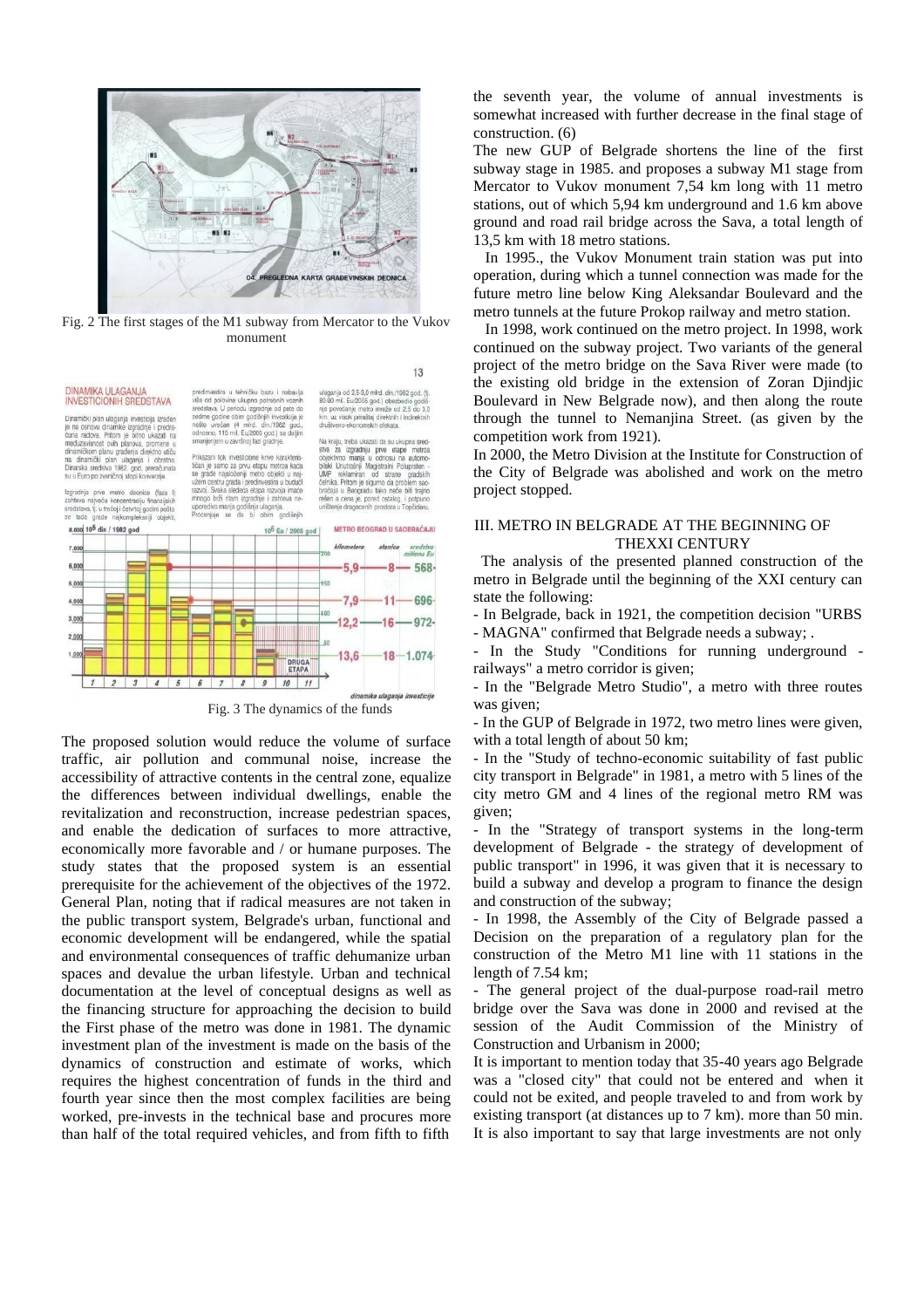financed from state and city funds, they are also financed, built and exploited by concession agreements with the state (project financing systems by methods, B.O.T and B.O.O.T.).

The GUP of Belgrade from 2003. has removed the metro from public traffic in Belgrade, considering that its construction is uneconomical, so a surface tram is planned on the metro route. (whose part of the line was partially realized). In October 2005., the author of the team of the Metro Study on the Institute for the Construction of the City of Belgrade (Branislav Jovin, Jovan Katanic, Mihailo Maletin, Savo Djakonovic) in the "Study on the Metro in Belgrade" warns that the total funds for the construction of the first stage of the technical documentation. In the following period, it is subway are objectively smaller than the Automobile Inner necessary to analyze the proposed routes through the Main Semi-Ring UMP (with a bridge over Ada Ciganlija), and that the problem of traffic in the city of Belgrade will not be permanently solved, and the cost of constructing a UMP is, among other things, the complete destruction of valuable premises in Topcider. The authoring team warns: "as many times before ... there were" experts "with" life-saving In 2016., the City of Belgrade adopted the Traffic Master solutions ". More recently, the false dilemma of the "light" or "heavy" metro has been planned, and the dilemma that does not exist is the question: will we begin the new millennium with a cosmetically refined tramway for the 21st century or finally begin to build a rail system called " metro".

In March 2008, the Directorate for Construction Land and Construction of the Belgrade JP prepared the Traffic Master Plan of Belgrade "Smart Plan" (7).

The Academy of Architecture of Serbia in September of 2009. sends material on the Belgrade metro project to the Mayor of Belgrade and the Minister of Infrastructure of Serbia: Report on discussions with foreign traffic experts, "2009.-2016., Again-Belgrade with the metro system" and the conclusion, among other things, that is "……… a two-million city - European Belgrade a necessary-independent distribution metro system — not a street tram (LRT) of the Spanish company" Ineco "impersonated as" Belgrade Metro ". The report was prepared by the architect Branislav Jovin for the Academy of Architecture. (1)

By adopting the modification of the Regional Spatial Plan of the AP Belgrade in 2011., the metro system was reintroduced in the GUP of Belgrade for public transport in Belgrade (8 years after the interruption of work on the metro). and work continues in the newly established institution of the City of Belgrade - Directorate for Building Land and Construction Belgrade JP.

The GUP of Belgrade, adopted in 2016 (Official Gazette of the City of Belgrade No. 11/2016, dated March 7), plans to build the Belgrade Metro on three lines: Line 1 Ustanička-Aleksandra Dupčeka (Tvornička) with a technical connection to the depot in New Belgrade in block 66, Line 2, Banovo brdo-center and Line 3, connection of the direction Banovo brdo over the new bridge on Ada with line 1. The GUP reads as follows: "The mentioned routes, which are defined by the amendment of the General Plan until 2021, from 2009, represent the basis of the future network of the Belgrade Metro. Priority in the realization, for the period until 2021, is given to Line 1, which, through the narrowest central old core of Belgrade and through the central area of New Belgrade, connects the east with the western area of the city. Having in

mind the directions of development of Belgrade, as well as the previous perceptions of the possibility of further expansion of the metro network in the future, the following directions are proposed, which need to be technically and planned developed and defined in the coming period. The first phase of the construction of the Belgrade Metro, according to the current observations and on the basis of the documentation done so far, is Line 1, a stretch from Ustanička Street to Aleksandra Dupčeka Street (Tvornička Street). This plan provides a proposal for the development route of the metro network in Belgrade on the basis of previous observations and prepared preparation of study documentation, taking into account all spatial changes, needs and limiting factors, after which it is necessary to start making plans with elements of detailed planning, which will define all elements of regulation and leveling. as well as the positions of the stations on the route. "

Plan by 2033, developed by the English consulting firm WSP. In the Belgrade Traffic Master Plan until 2033., the first metro line will be 22 kilometers long, connecting Makisko Polje and Mirijevo and the second line connecting Zemun and Mirijevo, 20 kilometers long. (Fig 4)



Fig 4. Belgrade Metro Stages 2016. M1-red

According to the general project with the Preliminary Feasibility Study (2019), done by the French design house EGIS Rail, the route of the first metro line from Makiš to Mirijevo is 21.3 kilometers long with 23 metro stations with a distance of about 900 m. The study on environmental protection for the corridor of the two planned metro lines (under the jurisdiction of JKP Belgrade Metro and Train), was done in 2020. A Geological Study is being prepared, which will provide precise indicators that will indicate how which part of the metro route will be built. When the first metro line was determined and when the Traffic Master Plan of Belgrade and the General Project with the Feasibility Study (which are the basis for the development of the urban plan) were made, not only traffic but also urban and economic aspects were taken into account.